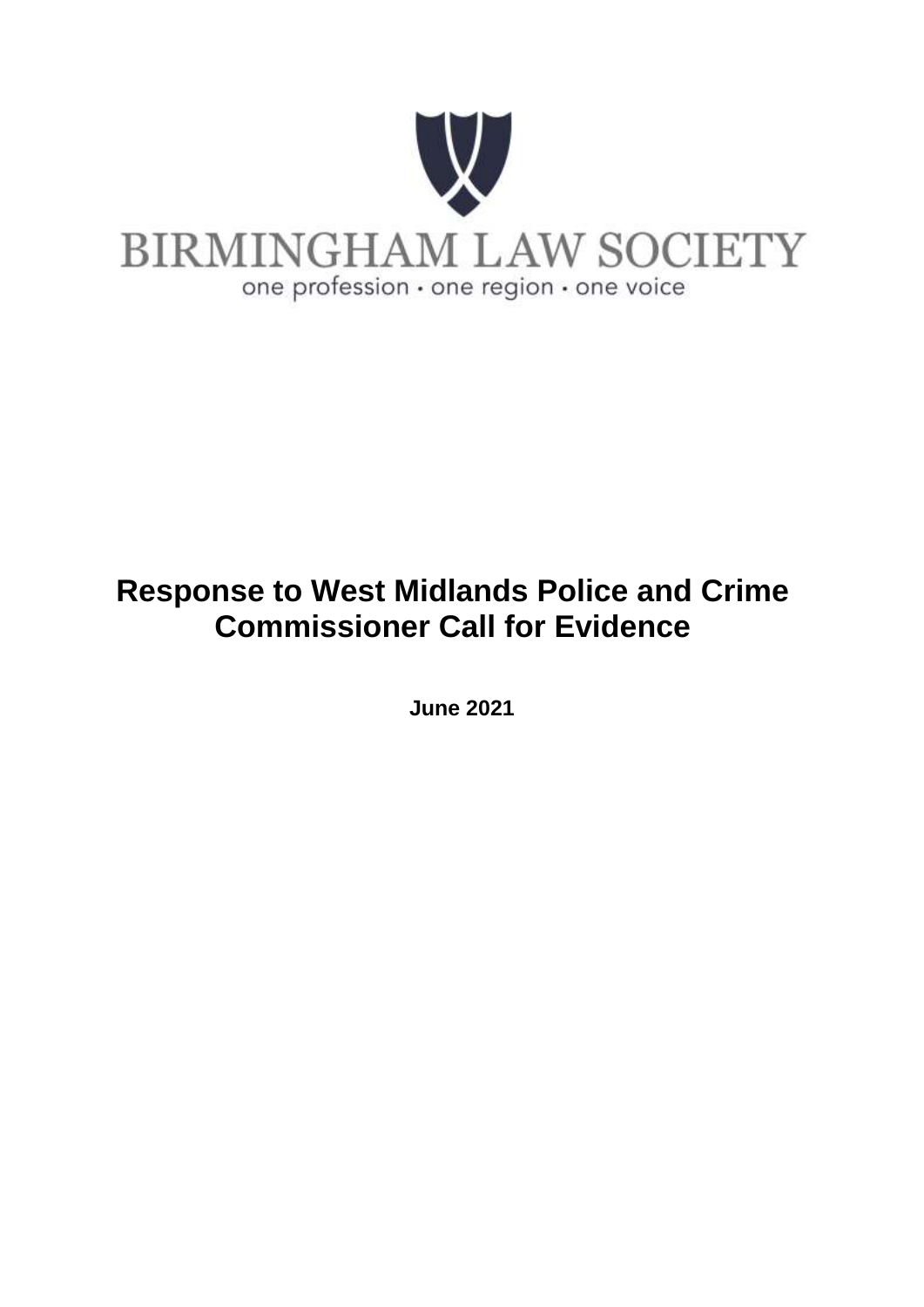## **West Midlands Police and Crime Commissioner**

**Call for evidence**

**June 2021** 

#### **Introduction**

The following response to the call for evidence is provided by the Criminal Law Committee of Birmingham Law Society.

The Criminal Law Committee consists of members drawn from throughout Birmingham and surrounding areas. Its co-opted members include representatives of the judiciary and the Legal Aid Agency, as well as HMCTS staff, probation officers, prosecutors and others.

The Committee liaises with prisons, police and the courts about issues affecting all of our members. It also responds to consultations, and lobbies on behalf of both members and clients.

Birmingham Law Society is a membership organisation distinct from The Law Society, which represents approximately 5,500 lawyers in the Birmingham and West Midlands area. The Society's members are drawn from a broad base of practitioners from firms and chambers in the area.

# **Funding**

In its review of funding for the West Midlands Police, we submit that the concept of "fair funding" includes the application of resources throughout the criminal justice system, in addition to the other competing requirements of modern policing. In particular we press the case for funding which fairly serves not only complainants but suspects.

There is an urgent need to improve police resources, to improve efficiency and reduce the delays which plague the process of investigation, charge and disposal of cases listed before the courts.

Our key concerns include the following observations:

- There appear to be insufficient resources applied to the prompt investigation of alleged criminal offending. This demonstrates itself in the delays arising from the point of arrest of a suspect to the point of interview. The delays involved appears to have increased significantly in recent years. It appears to have been accepted as a norm that a detainee will spend a protracted period detained in custody following arrest before a decision on disposal is reached. In recent research commissioned by West Midlands Police an average detention time approaching 17 hours was noted, including minor cases involving relatively routine enquiries.
- Investigating officers regularly complain of the paucity of material provided in a handover package when files are transferred between shifts. A sense prevails that, having detained a suspect, there is a lack of urgency and due regard for that person's liberty while the handover package is prepared and considered by new personnel.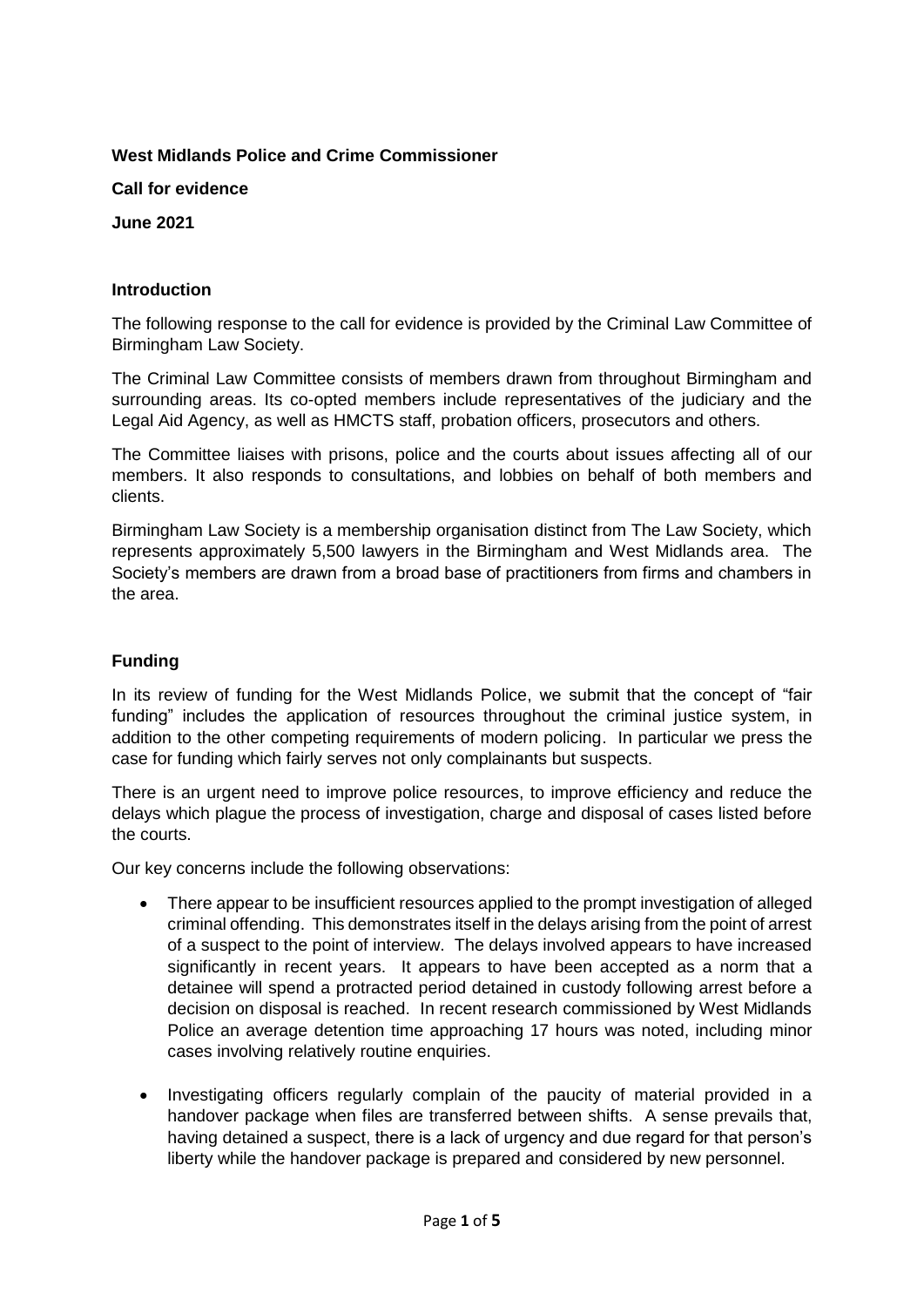- There appear to be too few custody officers and related staff deployed to the custody suites located in Perry Barr and Oldbury. Members report that there are increased delays in providing telephone contact for solicitors to detained people.
- Similarly, for those bailed to return during investigation, there is often difficulty in ascertaining what action is proposed when they are required to answer bail. This impacts on defence practitioners, in time lost chasing enquiries and often in abortive attendance with suspects.
- Following release under investigation, there are significant delays in the resolution of that investigation. This appears again to be resource led, and no doubt in part arises from the increase in seizure of digital devices and media. There appears to be increasing delay in officers receiving the return of reports obtained by hi-tech investigators, suggesting a lack of appropriate resources allocated to this specialist resource.
- Again, for those released under investigation, much resource is expended by defence practitioners in seeking updates from officers in the case. Suspects released under investigation are no less affected by the stress of the ongoing investigation than those released subject to bail.
- In instances where the decision is taken to prosecute, the Crown Prosecution Service frequently cite the insufficiency of file build, with the result that cases are delayed before postal requisition or charges are issued. In turn, when cases proceed at court, delays in the provision of some evidential material are commonplace. This is particularly the case with provision of digital evidence, such as CCTV footage. Delay in the service of material to the prosecution and subsequently to the defence gives rise to delay in proceedings. This impacts upon complainants, witnesses and suspects equally.
- Improvement in resourcing will enable earlier identification of relevant material and enable the police to comply with the obligation to investigate not only material tending to implicate the suspect but that which may undermine the prosecution case.
- There is clearly room for improvement in the technology provided to officers and in particular to aid communication with other agencies. By way of example, it is surprising in the current digital environment that a process has not been identified to enable the early service to the defence of custody records in a digital format.

#### **Mental health**

We share the view that mental health, closely associated with issues of alcohol and drug dependency, are key issues requiring focus in the criminal justice system.

The overriding objectives identify the need for early identification and intervention to avoid unnecessary criminalisation of suspects who suffer with poor mental health. We welcome the inclusion of Liaison and Diversion services in the custody environment and at court. There is clearly a need to ensure ongoing resourcing of agencies tasked with assessment and provision of information regarding the health of suspects detained by the police at an early stage. There are still notable examples of defendants appearing before the courts who are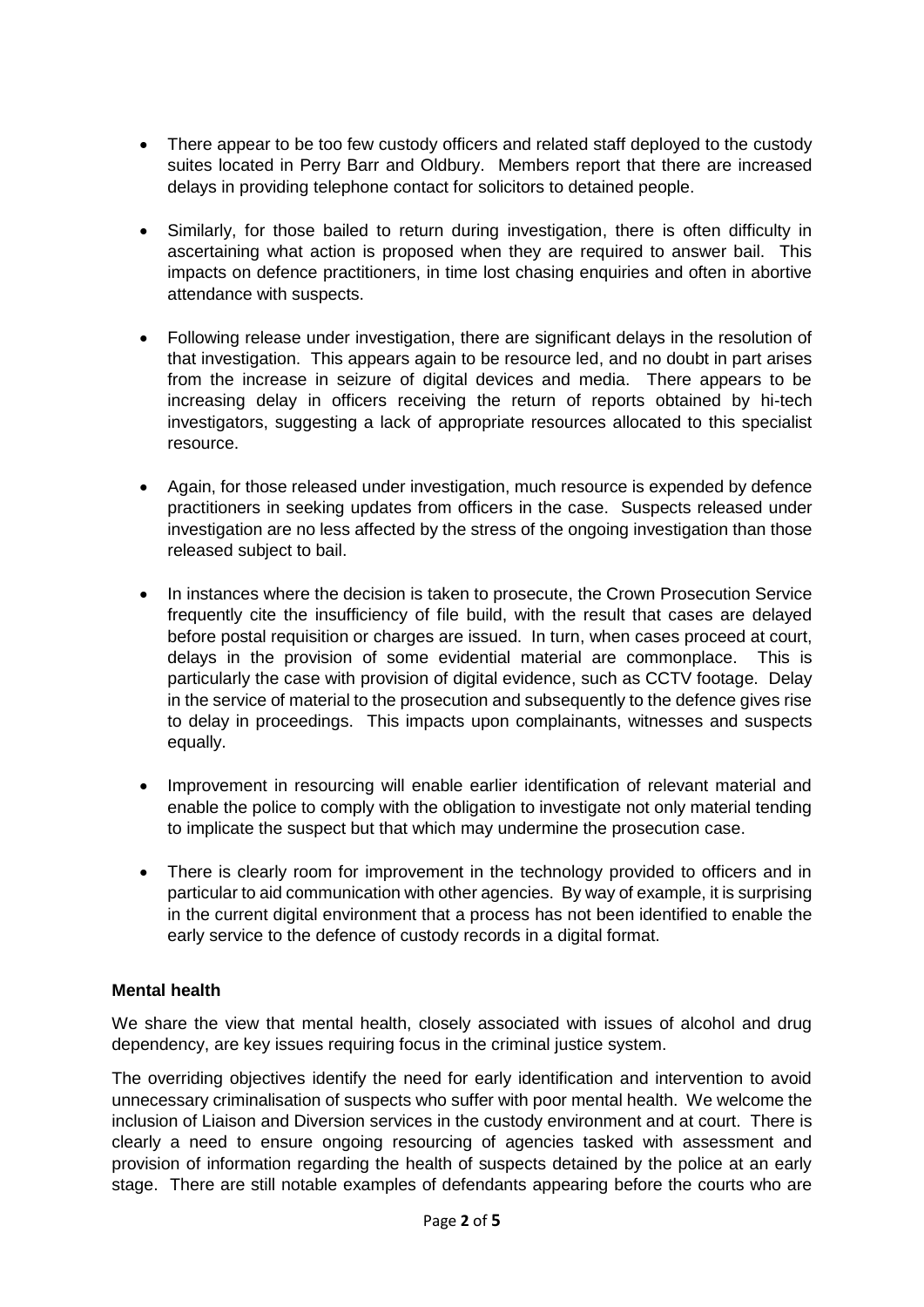under disability and, in relation to whom, the public would be better served by them being diverted from the criminal justice system entirely.

The PCC's office is encouraged to identify and resource further progressive schemes to properly divert those with mental health conditions away from the criminal justice system and towards treatment. This is particularly true of youth suspects.

#### **Diversion**

In recent years, West Midlands Police has championed a progressive approach in some areas of offending. In conjunction with the Probation Service, officers piloted the C3 Changes and Consequences Program with a view to improving the management of offenders in the community. The initiative sought to reduce the incidence of domestic burglary by 30% in the region by identifying key recidivists.

Rather than the circular process of substance abuse, offending and incarceration, the project aimed to remove defendants from the system. In successful cases recidivist offenders subject to minimum sentencing provisions were placed on periods of deferment, supervised by the judiciary, with a view to putting in place stringent programs to monitor their rehabilitation. There have been encouraging signs that the program can successfully remove defendants from the social, geographical and other factors that trigger offending, thereby reducing the incidence of offending and the risk to the public.

The PCC's office is encouraged to engage with the officers of West Midlands Police involved in this program and support them to find more progressive solutions to reducing offending. The program is deserving of improved funding and an established pilot scheme in the area.

Similarly, there is a need for a more progressive approach to the diversion of children and young people away from the criminal justice system. There remains a significant issue with the detention of young people in custody suites overnight, and the failure on the part of the local authority to provide suitable accommodation where appropriate.

#### **Care Leaver Covenant**

Birmingham Law Society and firms in the region have engaged with Spectra Connect in its delivery of the Care Leaver Covenant (CLC). There is concern as to the disproportionate overrepresentation of care experienced people in the criminal justice system, and the same demographic's under-representation in higher education.

The CLC has engaged positively with West Midlands Police, the Crown Prosecution Service and other agencies with a view to improving identification of care experienced young people entering the criminal justice system (with emphasis on those aged 18 to 25). There is recognition that on leaving care there is a void in the provision for care experienced people who are consequently vulnerable to crime both as victims and offenders. This leads to a disproportionate representation of that demographic in the region's prisons.

There is a need for improved research into the provision for care experienced people and regarding their journey following arrest. CLC has engaged with West Midlands Police to pilot measures to improve identification, awareness and empathy for those with care experience. Work is underway to involve local universities in a project to provide empirical data to identify practical solutions to assist the care experienced and to seek to improve outcomes for this group.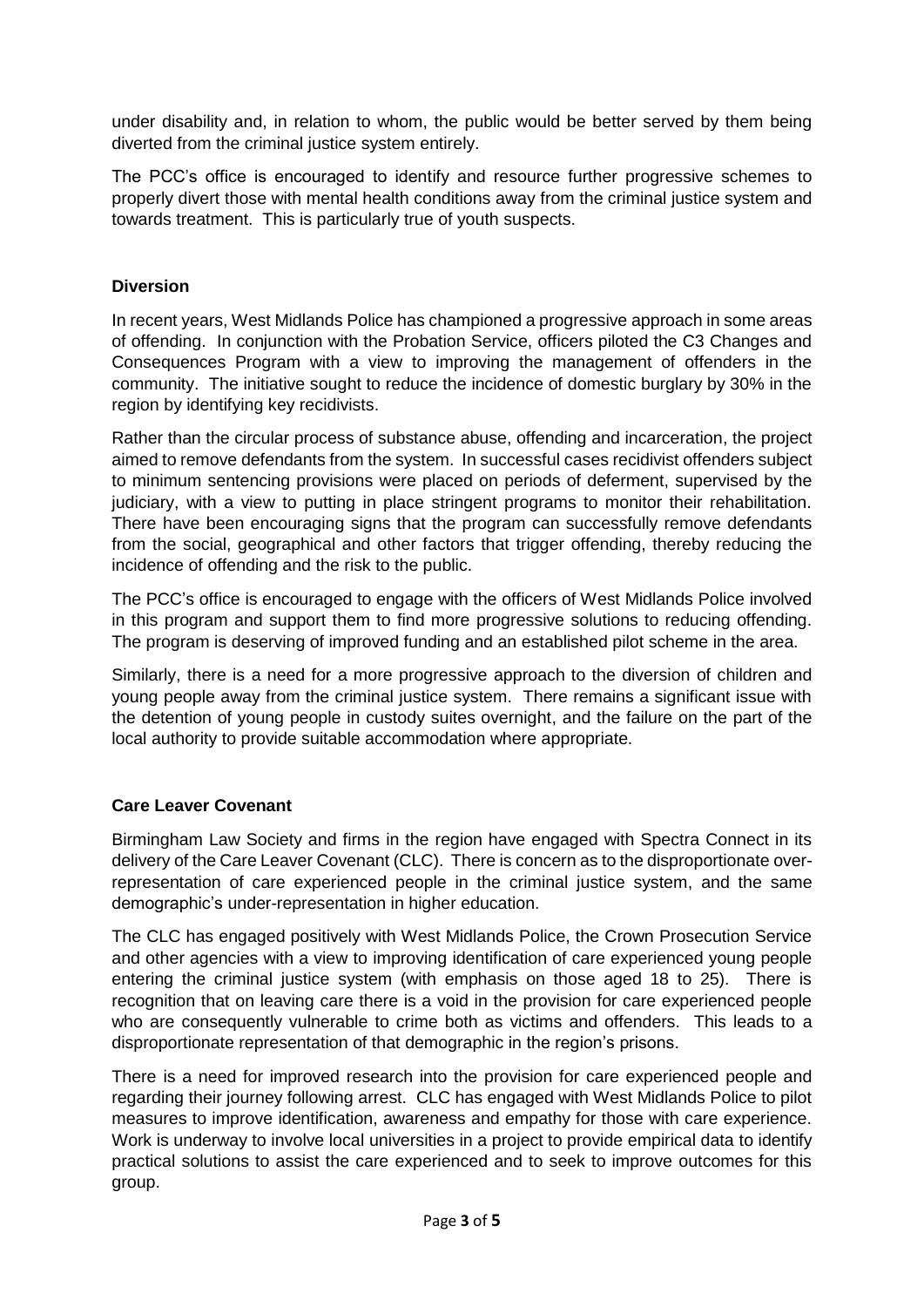It is hoped that the PCC's office will take part in, provide data for, and partner with the agencies involved in this research.

### **Equality, Diversity and Inclusion**

We are heartened to note that the PCC's office identifies issues of equality, diversity and inclusion to be key to improving service in the region. We trust that there will be a demonstration of commitment to a proper review of the impact of policies to ensure that they are free of discrimination.

Internally there is clearly a need for West Midlands Police to better mirror the community it serves. Although there have been improvements in recent years, there remains a need for commitment to improving the number of officers drawn from diverse backgrounds reflecting all protected characteristics.

Externally there is an even greater need for sensitive policing which reflects the protected characteristics of the community:

- Review of the ongoing disproportionality of the impact of the use of stop and search powers in some minority communities;
- Similarly with regard to vehicle stop and search:
- Reducing stereotyped and discriminatory assumptions based on protected characteristics and arising from the density of some communities in differing areas of the County;
- Improving training in the resolution of conflict and the avoidance of unnecessary escalation of incidents.

#### **Multi agency communication**

Birmingham Law Society welcomes the indication that the PCC's office will focus on communication with all agencies directly involved with policing in the West Midlands. In relation to the criminal justice system we urge that meetings are genuinely multi-agency and that efforts continue to include representatives from the defence community, both from firms of solicitors and also the Bar.

We have seen over the last year West Midlands Police take responsibility for chairing a weekly stakeholder meeting to address developments and concerns arising as a result of the pandemic. Birmingham Law Society was invited to attend the meeting and regularly contributed on behalf of members. It has been an invaluable forum for discussion and effective policy development in a time of crisis. Those involved should be commended. Lessons can be learned for other similar forums in the future.

Our experience has been that on occasion multi-agency participation has been stymied when West Midlands Police have been unable to provide a representative who can attend regularly and thereby provide a consistent contribution. Similarly, it is apparent that progress cannot be made unless those deployed to meetings are of sufficiently high rank to participate as key decision makers in the organisation.